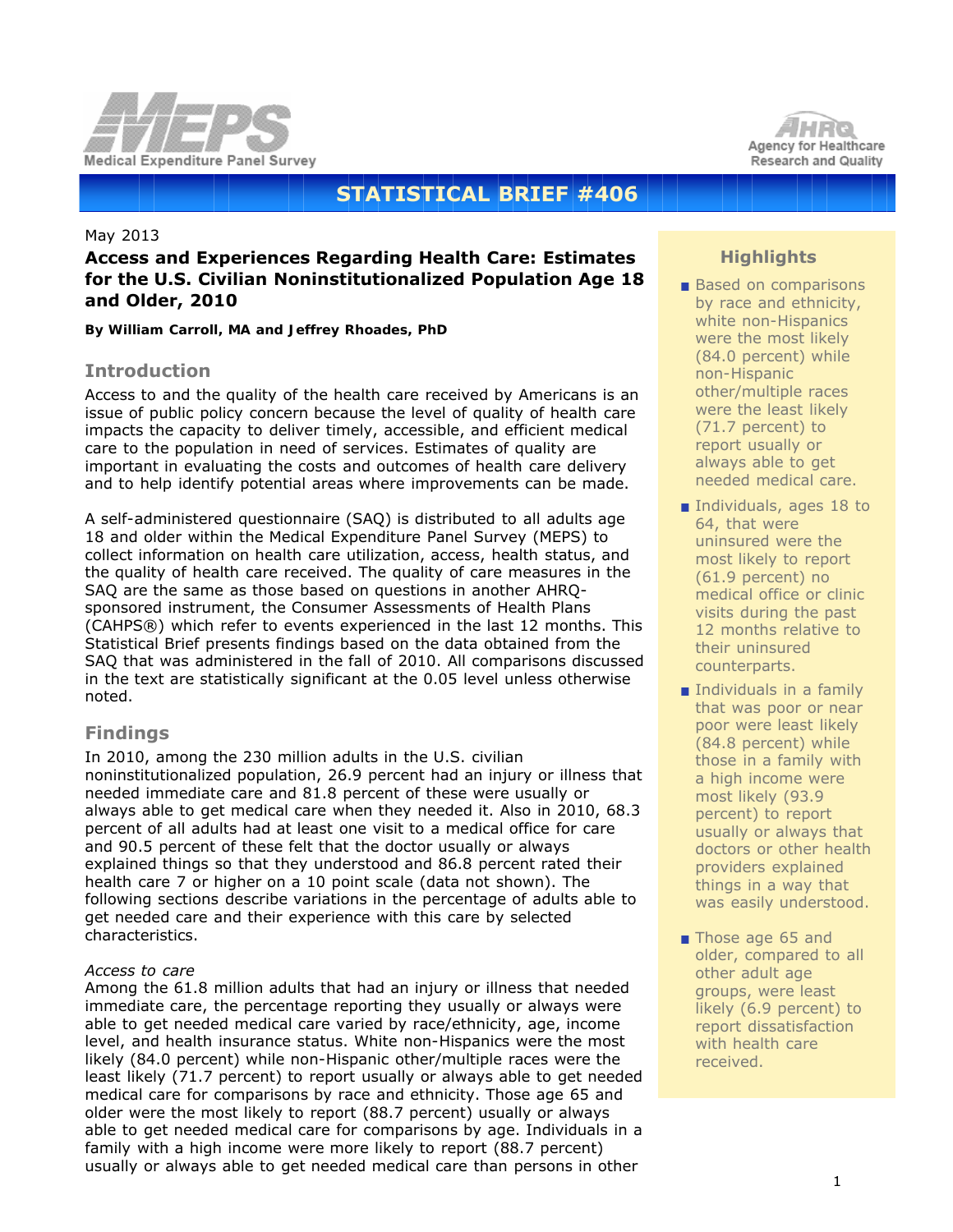lower income categories. Individuals, ages 18 to 64, that were uninsured were the least likely (62.0 percent) while their counterparts with private health insurance were the most likely (84.6 percent) to report usually or always able to get needed medical care (figure 1).

An estimated 67.5 million adults had no visits to a medical office or clinic for care during the past 12 months. The percentage of adults with no visits varied by a number of demographic characteristics: sex; race/ethnicity; age; income level; and health insurance status. Males were more likely (38.1 percent) than females (21.2 percent) to report no medical office or clinic visits during the past 12 months. Non-Hispanic whites were the least likely (24.2 percent) to report no medical office or clinic visits while Hispanics were the most likely (47.6 percent) not having a medical office or clinic visit for comparisons by race and ethnicity. Young adults (ages 18–24) were the most likely (44.0 percent) to report no medical office or clinic visits while the elderly (age 65 and older) were the least likely (11.5 percent) for comparisons by age. High income family members were less likely (22.0 percent) to report having no medical office or clinic visits during the past 12 months than those in lower income groups (32.2 percent to 37.6 percent). Individuals, ages 18 to 64, that were uninsured were more than twice as likely to report no medical office or clinic visits (61.9 percent) as those with public-only (27.3 percent) or private insurance (26.4 percent) (figure 2).

#### *Experiences with health care*

Among the 162.5 million adults with at least one visit to a medical office for care, those reporting that doctors or other health providers usually or always explained things in a way that was easy to understand varied by race/ethnicity, education, income level and health insurance status. Non-Hispanic whites were more likely (91.9 percent) than all other race/ethnic groups (85.3 percent to 88.3 percent) to report doctors or other health providers usually or always explained things in a way that was easy to understand. Education was positively associated with individuals reporting health providers usually or always explained things in a way that was easy to understand: less than high school (84.7 percent); high school graduate (89.9 percent); and college graduate (94.0 percent). Individuals in a family that was poor or near poor were the least likely (84.8 percent) while those in a family with a high income were the most likely (93.9 percent) to report usually or always that doctors or other health providers explained things in a way that was easily understood. Individuals, age 18 to 64, that had private health insurance were more likely to report doctors and other health providers explained things in a way that was easy to understand (92.5 percent) than those who had public-only insurance (83.2 percent) or were uninsured (81.3 percent). For the elderly (age 65 and older) those with Medicare and other public insurance were the least likely (86.7 percent) to report doctors and other health providers explained things in a way that was easy to understand (figure 3) relative to their remaining counterparts.

Among the 162.5 million adults with at least one visit to a medical office for care, the percentage reporting a low rating (defined as a score of 0 to 6 on a 10 point scale) with health care received varied by race/ethnicity, age, income level, and health insurance status. Non-Hispanic whites less likely (9.6 percent) to report a low rating of health care received than other race/ethnic groups (13.7 percent to 15.3 percent). Those age 65 and older, compared to all other adult age groups, were the least likely (6.9 percent) to report dissatisfaction with some health care received. Individuals in a family with high income were less likely to report (7.6 percent) a low rating of health care received as compared to all other income levels. Individuals, ages 18 to 64, with private health insurance were much less likely to report dissatisfaction with health care received (9.3 percent) than those with public-only insurance (20.5 percent) or those who were uninsured (23.5 percent) (figure 4).

## **Data Source**

The estimates shown in this Statistical Brief are drawn from MEPS public use file, MEPS HC-138: 2010 Full Year Consolidated Data File.

## **Definitions**

#### *Race/Ethnicity*

Classification by race and ethnicity is mutually exclusive and based on information reported for each family member. Respondents were asked if each family member's race was best described as white, black, Asian, American Indian, Alaska Native, native Hawaiian, Pacific Islander, or multiple races. All persons whose main national origin or ancestry was reported as Hispanic, regardless of racial background, are classified as Hispanic. All non-Hispanic persons whose race was reported as Asian, American Indian, Alaska native, native Hawaiian, or multiple races are classified in the 'other' race category. For this analysis, the following classification by race and ethnicity was used: Hispanic (of any race), non-Hispanic black single race, non-Hispanic white single race, and non-Hispanic other/multiple races.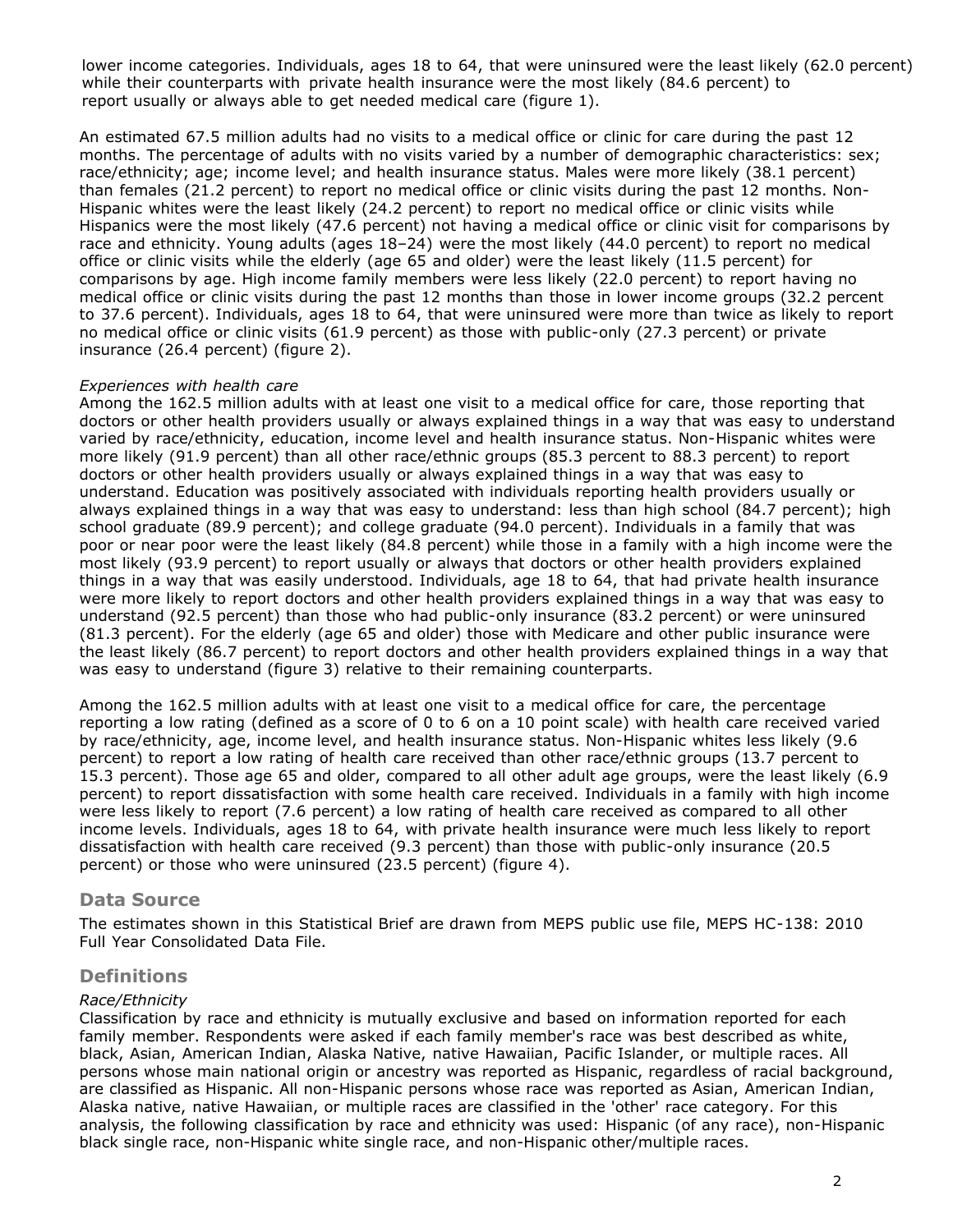## *Age*

Defined using the last available age for each sampled person.

## *Poverty status*

Each person in the survey sample was classified according to the total yearly income of his or her family. Within a household, all individuals related by blood, marriage, or adoption were considered to be a family. Personal income from all family members was summed to create family income. Poverty status is the ratio of family income to the federal poverty thresholds, which control for family size and age of the head of family. Categories are defined as follows:

- Poor/Near poor: This refers to persons in families with incomes under 125 percent of the poverty line, including persons with negative income.
- Low income: This category includes persons in families with income equal to or greater than 125 percent but less than 200 percent of the poverty line.
- Middle income: This category includes persons in families with income equal to or greater than 200 percent but less than 400 percent of the poverty line.
- High income: This category includes persons in families with income equal to or greater than 400 percent of the poverty line.

## *Education*

Education is measured as the highest level of education each individual has attained. We use the following three education categories:

- Less than high school: No HS diploma, GED or equivalent.
- High school graduate: HS diploma, GED or equivalent, or other degree.
- College graduate: Bachelor's, Master's, or Doctorate.

## *Health insurance status*

Based on household responses to health insurance status questions, adults ages 18–64 were classified in the following 3 insurance categories:

- Private health insurance: Individuals who, at any time during the year, had insurance that provides coverage for hospital and physician care (other than Medicare, Medicaid, or other public hospital/physician coverage). Coverage by TRICARE (Armed Forces-related coverage) was also included as private health insurance. Insurance that provides coverage for a single service only, such as dental or vision coverage, was not included.
- Public coverage only: Individuals who met both of the following criteria: 1) not covered by private insurance at any time during the year, 2) were covered by any of the following public programs at any point during the year: Medicare, Medicaid, or other public hospital/physician coverage.
- Uninsured: Persons not covered by private hospital/physician insurance, TRICARE, Medicare, Medicaid, or other public hospital/physician programs at any time during the entire year (or period of eligibility for the survey if that was less than a year).

Individuals age 65 and older were classified into the following 3 insurance categories:

- Medicare and private insurance: This category includes persons covered by Medicare and a supplementary private policy.
- Medicare and other public insurance: This category includes persons classified as Medicare beneficiaries who were not covered by private insurance at any point during the year but were covered by Medicaid or other public hospital/physician coverage at some point during the year.
- Medicare only: Persons classified as Medicare beneficiaries but not classified in either of the two categories above.

A small proportion of persons age 65 and over (about 1 percent) were not classified into one of these categories for various reasons (e.g., uninsured, private insurance only).

## *Variables from the Adult Self-Administered Questionnaire*

The 2010 Self-Administered Questionnaire (SAQ), a paper-and-pencil questionnaire, was fielded during Panel 14 Round 4 and Panel 15 Round 2 of the 2010 Medical Expenditure Panel Survey (MEPS). The survey was designed to collect a variety of health status and health care quality measures of adults. All adults age 18 and older as of the Round 2 or 4 interview date in MEPS households were asked to complete a SAQ. The questionnaires were administered in late 2010 and early 2011. The following four variables from the SAQ are used in this Statistical Brief: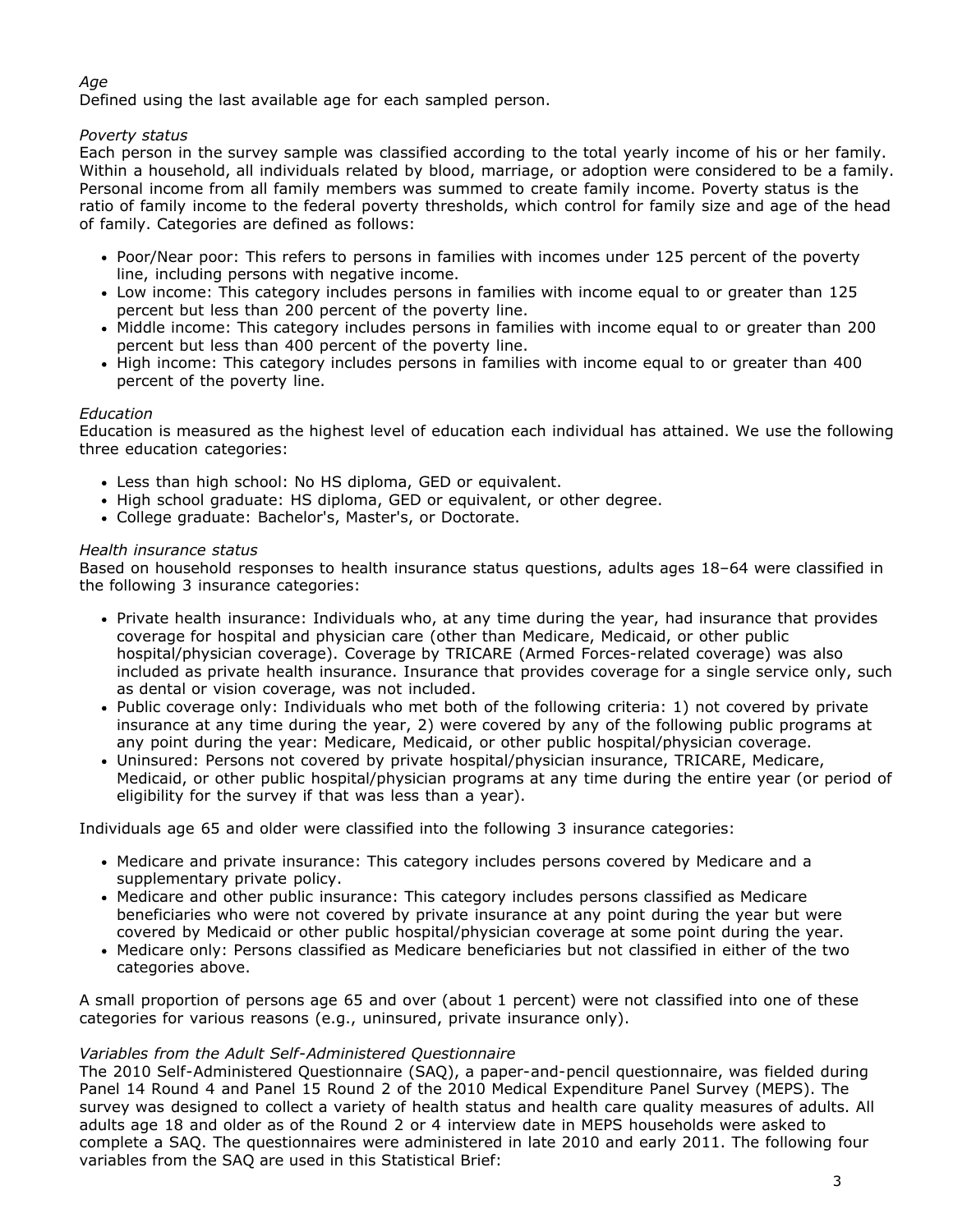- How often individual got an appointment for health care as soon as he or she thought it was needed. The response categories are never, sometimes, usually or always. The categories "usually" and "always" were combined and the percentage of the responses for this combined category is reported. Only asked for persons that reported an injury or illness in the past 12 months that required immediate medical care.
- Number of times individual went to doctor's office or clinic to get care. The percentage of persons with no doctor's office or clinic visits is reported. Estimates differ slightly from those produced from the office-based medical provider visits file, presumably due to the longer recall period used in the SAQ. For example, based on the office-based medical provider visits file 27.1 percent of all adults had no visit to a doctor's office or clinic to get care, compared to 29.4 percent using the SAQ. This is a statistically significant difference at the 0.05 level.
- How often health providers explained things in a way that was easy to understand. The response categories are never, sometimes, usually or always. The categories "usually" and "always" were combined and the percentage of the responses for this combined category is reported. Only asked for persons with at least one visit to a medical office for care in the past 12 months.
- Rating of all health care in last 12 months, from 0 (worst health care possible) to 10 (best health care possible). The values of 0 to 6 were combined and defined as a "low rating of health care" and the percentage of the responses for this combined category is reported. Only asked for persons with at least one visit to a medical office for care in the past 12 months.

## **About MEPS-HC**

The Medical Expenditure Panel Survey (MEPS) collects nationally representative data on health care use, expenditures, sources of payment, and insurance coverage for the U.S. civilian noninstitutionalized population. MEPS is cosponsored by the Agency for Healthcare Research and Quality (AHRQ) and the National Center for Health Statistics (NCHS). More information about MEPS can be found on the MEPS Web site at http://www.meps.ahrg.gov/. For a detailed description of the MEPS survey design see Methodology Report #22: *Sample Design of the Medical Expenditure Panel Survey Household Component, 1998–2007*, [http://www.meps.ahrq.gov/mepsweb/data\\_files/publications/mr22/mr22.pdf](http://www.meps.ahrq.gov/mepsweb/data_files/publications/mr22/mr22.pdf).

## **References**

For a detailed description of the MEPS-HC survey design, sample design, and methods used to minimize sources of nonsampling error, see the following publications:

Cohen, J. *Design and Methods of the Medical Expenditure Panel Survey Household Component*. MEPS Methodology Report No. 1. AHCPR Pub. No. 97-0026. Rockville, MD: Agency for Health Care Policy and Research, 1997. [http://www.meps.ahrq.gov/mepsweb/data\\_files/publications/mr1/mr1.pdf](http://www.meps.ahrq.gov/mepsweb/data_files/publications/mr1/mr1.pdf)

Cohen, S. *Sample Design of the 1996 Medical Expenditure Panel Survey Household Component*. MEPS Methodology Report No. 2. AHCPR Pub. No. 97-0027. Rockville, MD: Agency for Health Care Policy and Research, 1997. [http://www.meps.ahrq.gov/mepsweb/data\\_files/publications/mr2/mr2.pdf](http://www.meps.ahrq.gov/mepsweb/data_files/publications/mr2/mr2.pdf)

Cohen, S. Design Strategies and Innovations in the Medical Expenditure Panel Survey. *Medical Care*, July 2003: 41(7)Supplement: III-5–III-12.

Ezzati-Rice, TM, Rohde, F, Greenblatt, J, *Sample Design of the Medical Expenditure Panel Survey Household Component, 1998–2007*. Methodology Report No. 22. March 2008. Agency for Healthcare Research and Quality, Rockville, MD. [http://www.meps.ahrq.gov/mepsweb/data\\_files/publications/mr22/mr22.pdf](http://www.meps.ahrq.gov/mepsweb/data_files/publications/mr22/mr22.pdf)

## **Suggested Citation**

Carroll, W. and Rhoades, J. *Access and Experiences Regarding Health Care: Estimates for the U.S. Civilian Noninstitutionalized Population Age 18 and Older, 2010*. Statistical Brief #406. May 2013. Agency for Healthcare Research and Quality, Rockville, MD.

[http://www.meps.ahrq.gov/mepsweb/data\\_files/publications/st406/stat406.pdf](http://www.meps.ahrq.gov/mepsweb/data_files/publications/st406/stat406.pdf)

\* \* \*

AHRQ welcomes questions and comments from readers of this publication who are interested in obtaining more information about access, cost, use, financing, and quality of health care in the United States. We also invite you to tell us how you are using this Statistical Brief and other MEPS data and tools and to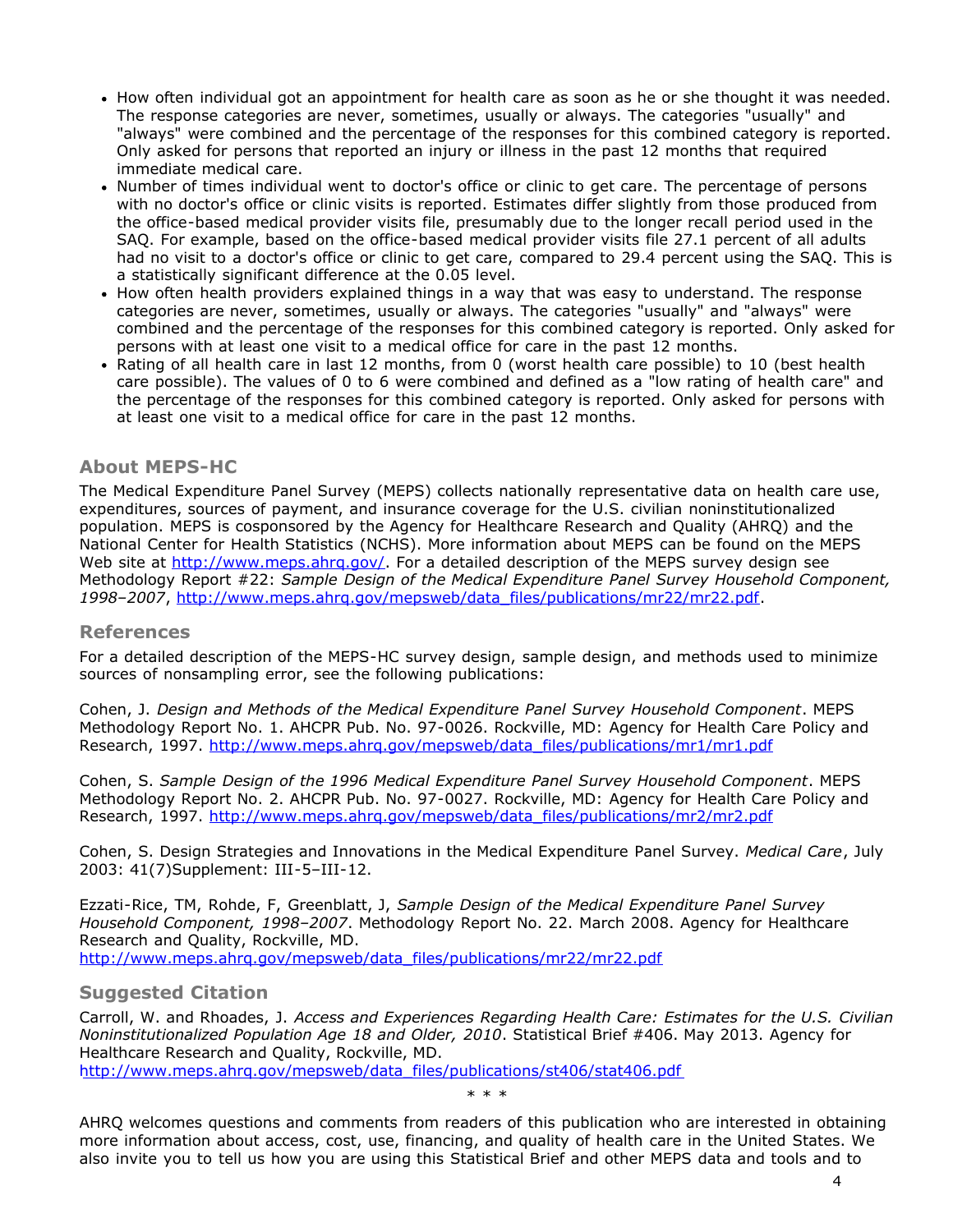share suggestions on how MEPS products might be enhanced to further meet your needs. Please email us at [mepsprojectdirector@ahrq.hhs.gov](mailto:MEPSProjectDirector@ahrq.hhs.gov) or send a letter to the address below:

Steven B. Cohen, PhD, Director Center for Financing, Access, and Cost Trends Agency for Healthcare Research and Quality 540 Gaither Road Rockville, MD 20850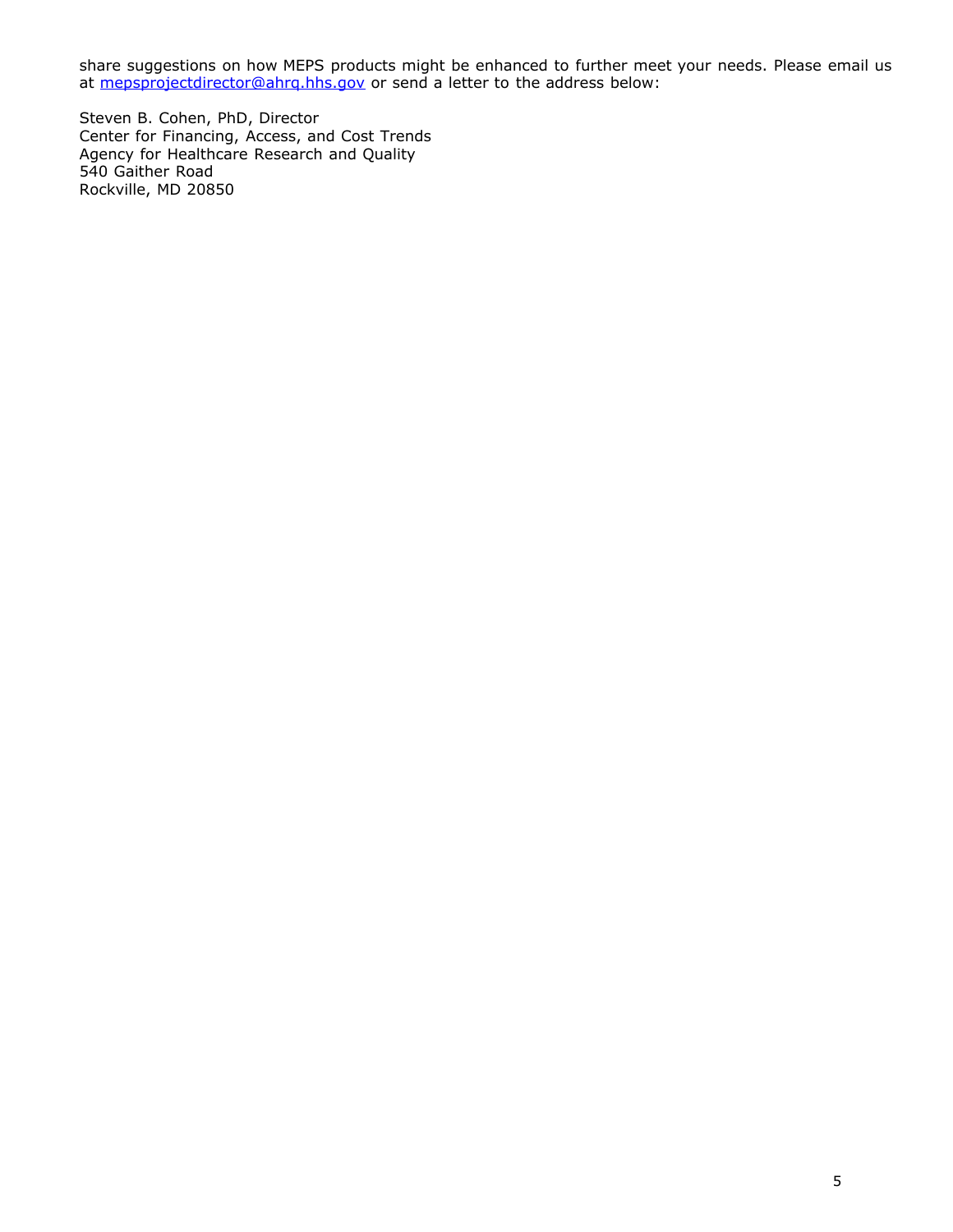



Statistical Brief #406: Access and Experiences Regarding Health Care: Estimates for the U.S. Civilian Noninstitutionalized Population Age 18 and Older, 2010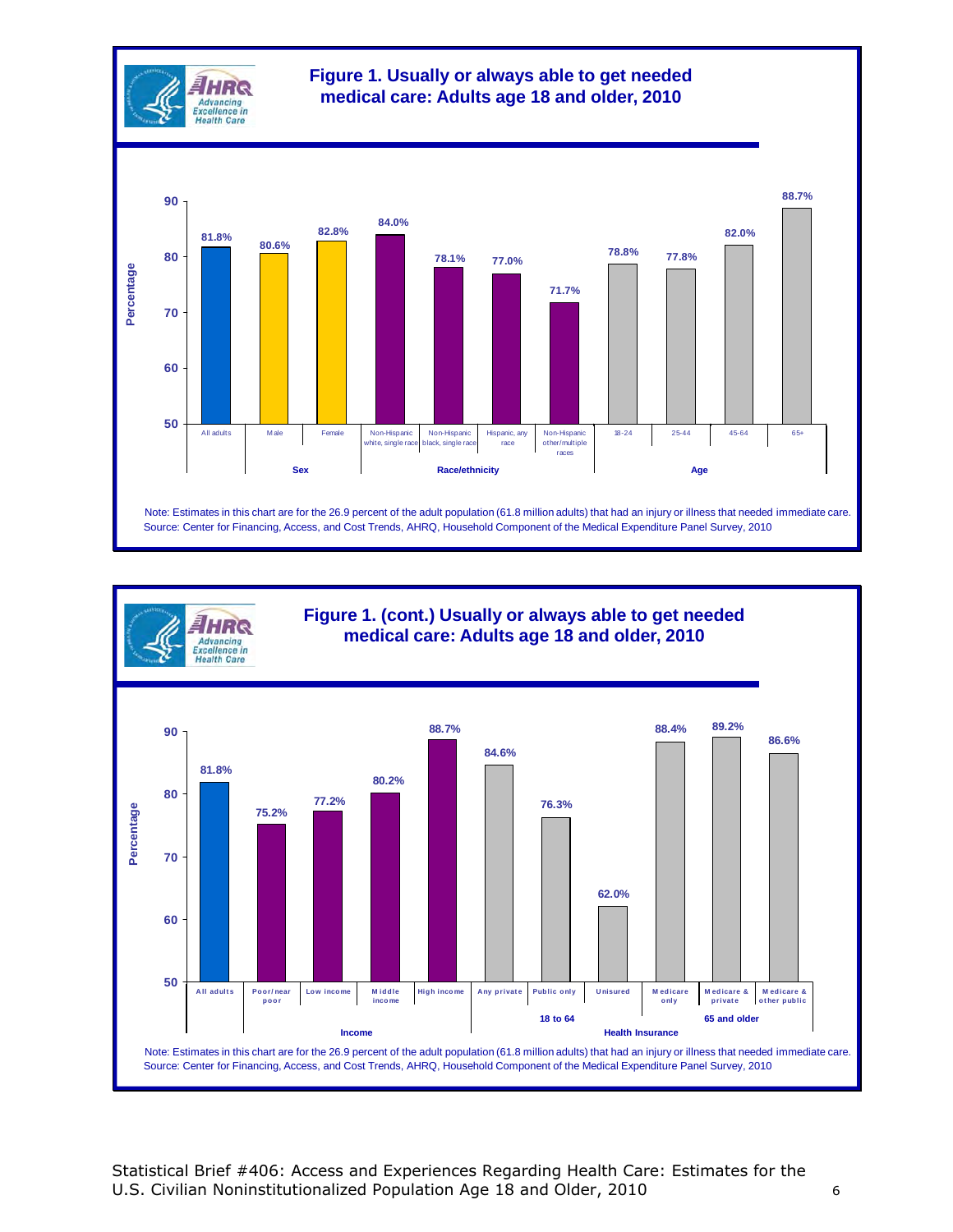



Statistical Brief #406: Access and Experiences Regarding Health Care: Estimates for the U.S. Civilian Noninstitutionalized Population Age 18 and Older, 2010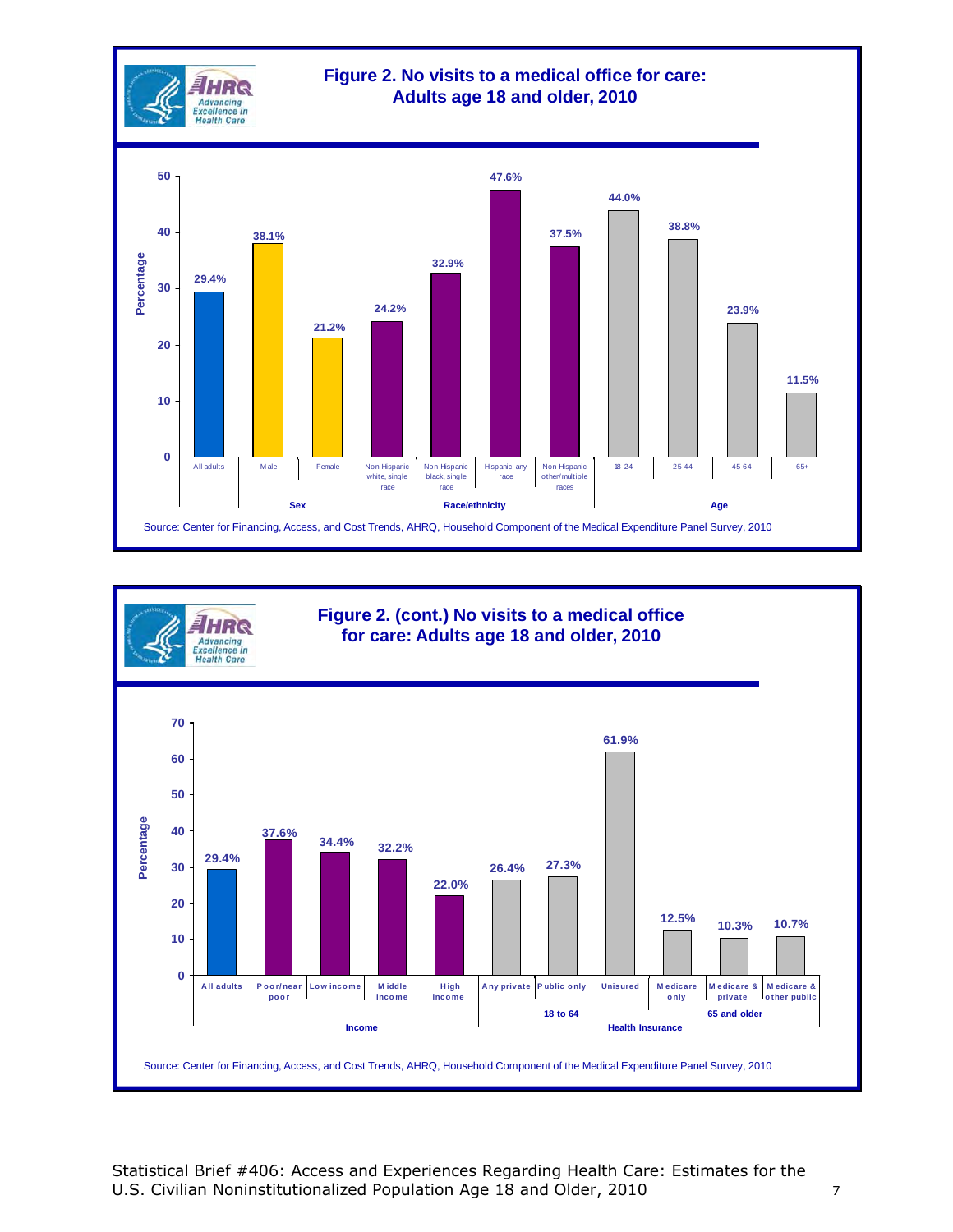

**Figure 3. (cont.) Doctor usually or always explained so you understood: Adults age 18 and older, 2010**

**HRC** Advancing<br>Excellence in **Health Care** 



Statistical Brief #406: Access and Experiences Regarding Health Care: Estimates for the U.S. Civilian Noninstitutionalized Population Age 18 and Older, 2010